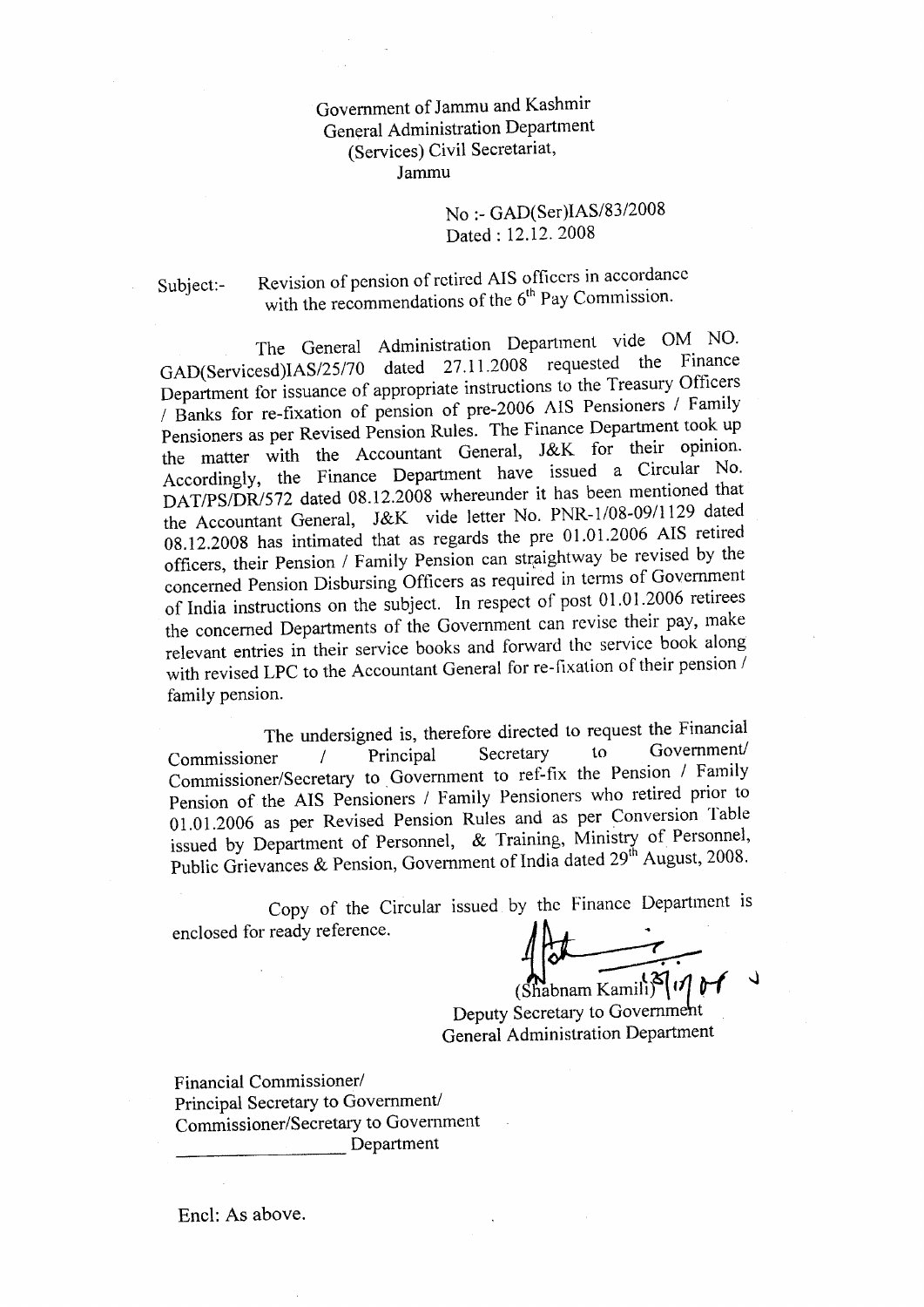#### **GOVERNMENT OF JAMMU AND KASHMIR** FINANCE DEPABTMENT.

subject:- Revision of pension of retired AIS officers in accordance with the recommendations of the  $6<sup>th</sup>$  Pay Commission.

### QIRCULAR

The General Administration Department vide O.M No. GAD<br>(Services) IAS/25/70 dated 27.11.2008 had requested for issuance of<br>appropriate instructions to the Treasury officers /Banks for re-fixation of<br>pension of pre-2006 AIS

Accordingly, the matter was taken up with Accountant General , J&K Srinagar/ Jammu vide this office letter No. DAT/PS/DR/554 dated 01.12,2008 for their opinion.

The Accountant General J&K Srinagar vide letter No. PNR-<br>1/08-09/1129 dated 08.12.2008 has intimated that as regards the pre-01.01.2006 AIS retired officers their Pension/ Family Pension can straightway be revised by the concerned Pension Disbursing Officers as required in terms of Government of India instructions on the subject. In respect of , make relevant entries in their service books and forward the service book arongwith revrsed Lpc to the Accountant General for re-fixation of their pension/ family pension.

All the Treasury Officers/ Banks (Pension Disbursing Officers ) are, as such, directed to re-fix the Pension/ Family Pension of the AIS Pensioners/ Family Pensioners who retired prior to 01.01.2006 as per Revised Pension Rules and as per Conversion Table issued by Ministry of , (Department of Fension and Pensioners' Welfare), Government of India dated  $29<sup>th</sup>$  August, 2008 No. 38/37/08/P&PW (A).

 $81$ rlor Dirlector Accounts & Preasuries

Finance Department.

NO: DAT/PS/DR/572 Dated: 08.12.2008.

Copy to the :-

- 1. chairman/ chief Executive, J&K Bank for favour of information with the request to issue suitable / appropriate instructions to all the Branches of J&K Bank.
- 2. Commissioner/Secretary to Government, Finance Department for favour of information.
- 3. Commissioner / Secretary to Government, General Administration Department for favour, information. This is with reference to his letter referred to above.
- 4. Accountant General, J&K, Jammu.
- 5. Deputy Director, Accounts & Treasuries Kashmir/ Jammu for information.
- 6. All Treasury officers for information and immediate compliance.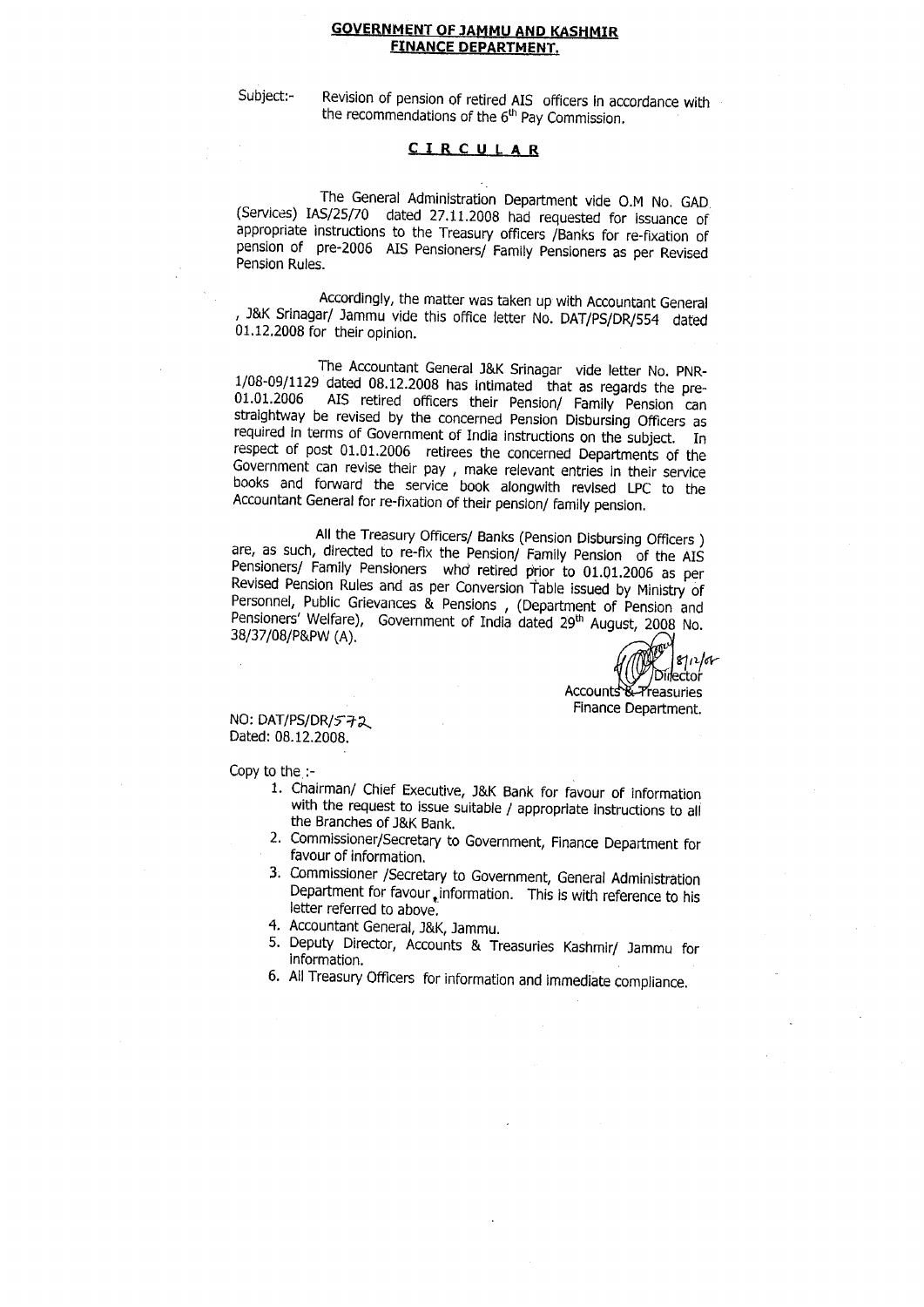www.jkgad.nic.in

Fax No: 0194-2473664(S)  $0191 - 2545702(1)$ E-mail: gadjk@jk.nic.in



Government of Jammu and Kashmir General Administration Department (Services) Civil Secretariat, Jammu

No: GAD(Ser)/IAS/1/87-11

Dated:26-12-2008

Subject: Procedure for payment of Pension and other Retirement benefits to All India Service Officers retiring from Government of India and other State Governments.

Sir/Madam.

I am directed to enclose herewith proforma as received from Office of the Accountant General and to request you to kindly fill in the relevant details.  $\sim$  $\pm$ 

You are also made aware that the Accountant General has nominated Shri Y.J.Dassi, Deputy Accountant General as designate authority for issuance of pension payment orders etc. His address is as under:-

> Shri Y.J.Dassi, Deputy Accountant General Office of Accountant General, Srinagar

In event of an IAS officer opting to draw pension from the Central Government he may also provide the following additional information:-

- 1. Name of the Bank(Out of five authorized banks) through which pension is desired.
- 2. Branch of the Bank with code:-
- 3. Account No:-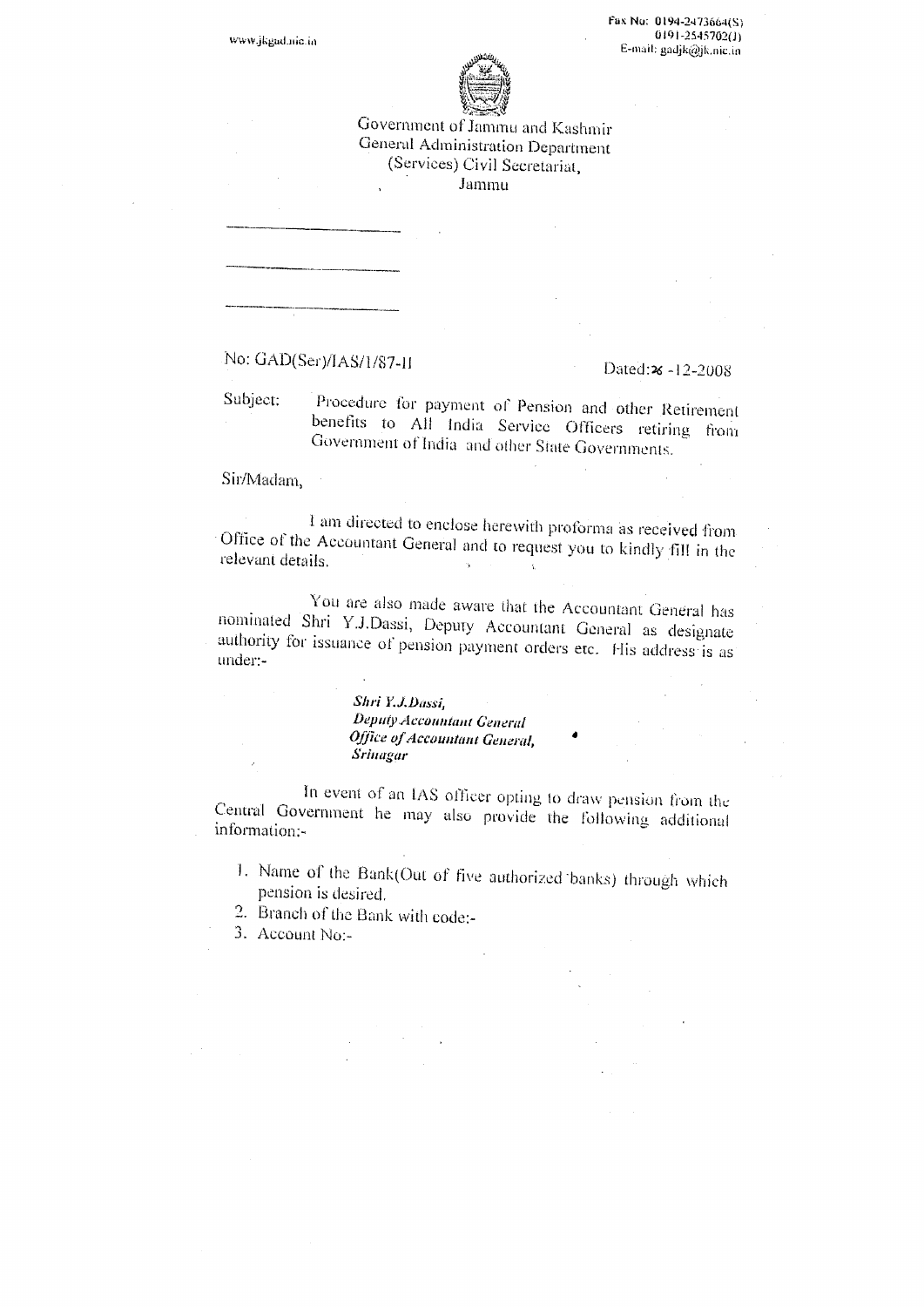The information may be provided to this office immediately enabling the Accountant General to finalize payment of revised pension in favour of retired IAS officers in accordance with second Amendment of IAS pay rules, 2008.

Encls: As above

Yours faithfully,  $\frac{1}{2}$ (Shabnam Kamili) </a><br>Deputy Secretary to Government

General Administration Department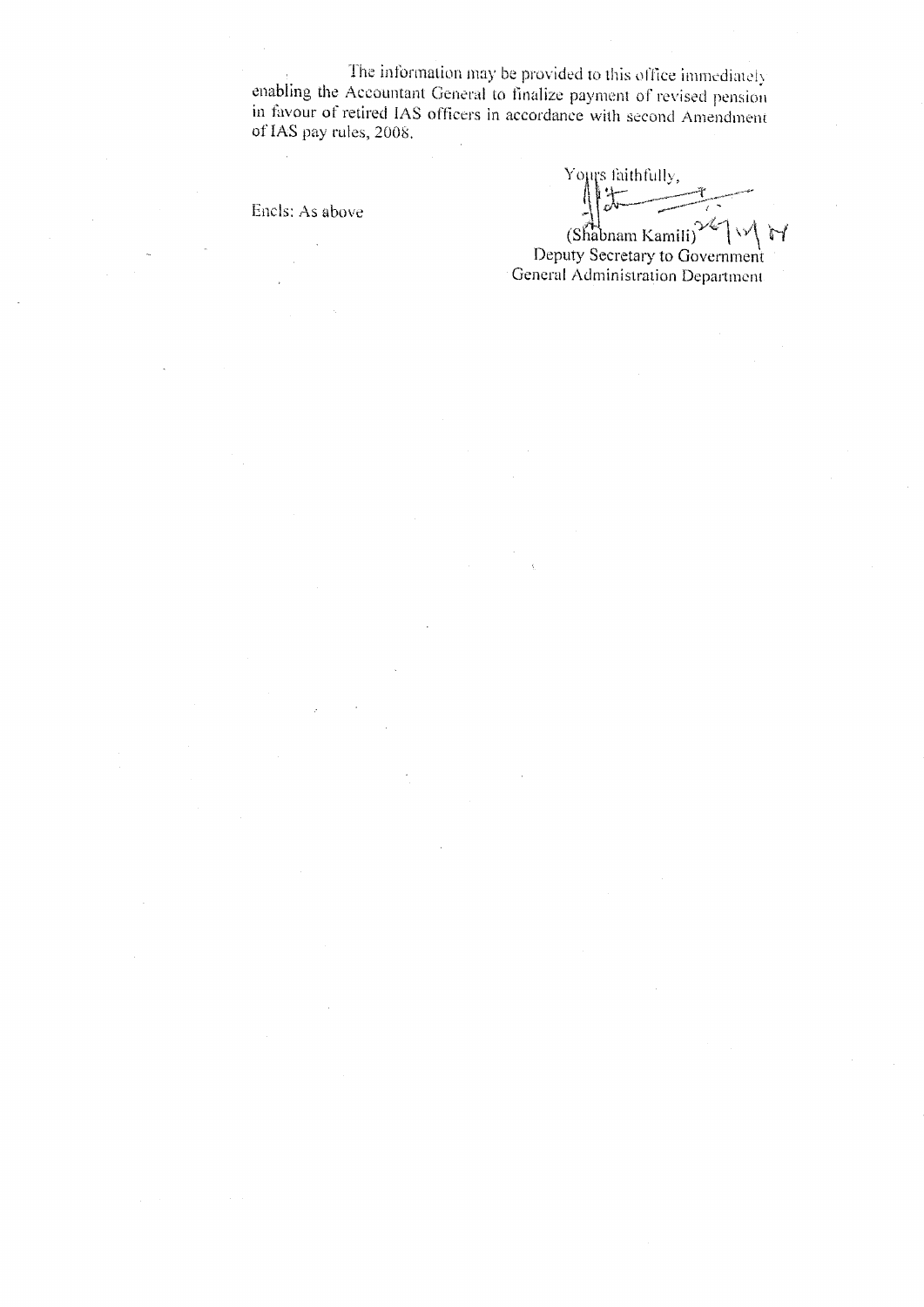to: to:

# Proforma- II

Name and Address of the Designated Authority;

Details in respect of Retaired / Retairing officer.

- $\ddot{\mathbf{1}}$ Name of the Officer/Pensioner:
- $\overline{2}$ Designation:

 $\mathbf{r}$ 

3. P. P. O. No.

 $\ddot{\phantom{a}}$ 

Service to which belongs: a) IAS 4. b) IPS c) IFS

ä. Date of Retirement:

Class of Pensigrer: 6.

Rules under which the pension finalized:  $\mathbf{Z}$ 

Office Name/Address with Telephone No, E-mail address: Û.

Scale of Pay / last pay drawn: 9.

Average Emoluments of last 10 months: 10.

Basic Pension: 11.

- (a) Before Commutation<br>(b) After Commutation
- 
- 12. Name of Spouse:

| 13. | Family Pension:<br>(a) Enhanced Rate<br>(b) Normal Rate       | from:<br>from: |  |  |
|-----|---------------------------------------------------------------|----------------|--|--|
| 14. | Commutation Value of Pension (in case of retiring officer):   |                |  |  |
| 15. | Death Cum Retirement gratuity (in case of retiring officer):: |                |  |  |
| 16. | Leave encashment (in case of retiring officer):               |                |  |  |
| 17. | Name, address and BSR code of the paying branch of the Bank.  |                |  |  |
| í O | m i                                                           |                |  |  |

18. Bank Account No. where pension is to be credited

- 19. Option for drawal of pension<br>(a) Central Government
	-

(b) State Government